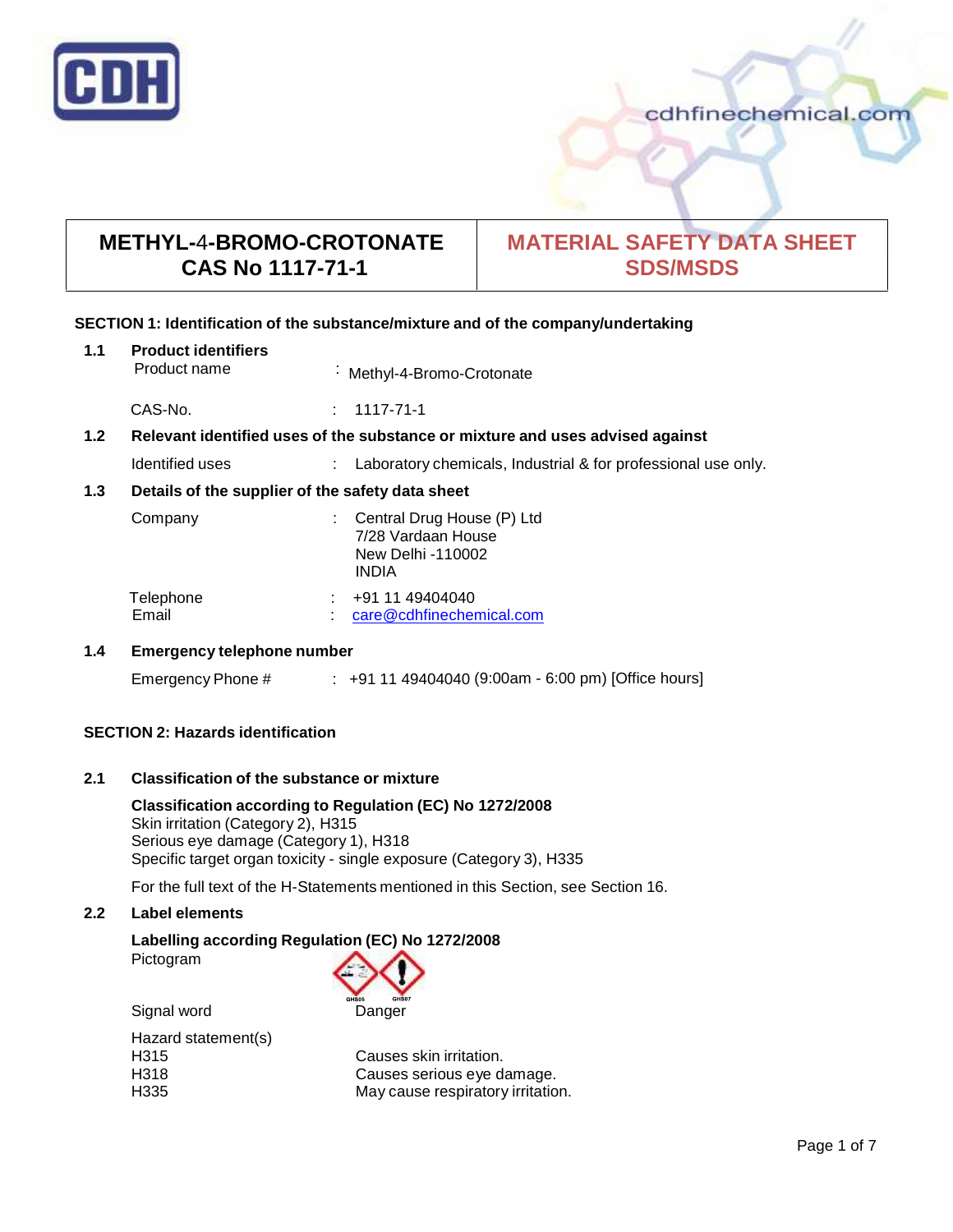|     | Precautionary statement(s)<br>P <sub>261</sub><br>P <sub>280</sub><br>$P305 + P351 + P338$ |                                                                                                      | Avoid breathing dust/fume/gas/mist/vapours/spray.<br>Wear protective gloves/ eye protection/ face protection.<br>IF IN EYES: Rinse cautiously with water for several minutes. Remove<br>contact lenses, if present and easy to do. Continue rinsing. |               |
|-----|--------------------------------------------------------------------------------------------|------------------------------------------------------------------------------------------------------|------------------------------------------------------------------------------------------------------------------------------------------------------------------------------------------------------------------------------------------------------|---------------|
|     | Supplemental Hazard<br><b>Statements</b>                                                   | none                                                                                                 |                                                                                                                                                                                                                                                      |               |
| 2.3 | <b>Other hazards</b><br>Lachrymator.                                                       |                                                                                                      |                                                                                                                                                                                                                                                      |               |
|     | <b>SECTION 3: Composition/information on ingredients</b>                                   |                                                                                                      |                                                                                                                                                                                                                                                      |               |
| 3.1 | <b>Substances</b><br>Formula<br>Molecular weight<br>CAS-No.<br>EC-No.                      | C <sub>5</sub> H <sub>7</sub> BrO <sub>2</sub><br>179.01 g/mol<br>$: 1117 - 71 - 1$<br>$: 214-251-0$ |                                                                                                                                                                                                                                                      |               |
|     | Hazardous ingredients according to Regulation (EC) No 1272/2008<br>Component               |                                                                                                      | Classification                                                                                                                                                                                                                                       | Concentration |
|     | <b>Methyl 4-bromocrotonate</b><br>CAS-No.<br>EC-No.                                        | 1117-71-1<br>214-251-0                                                                               | Skin Irrit. 2; Eye Dam. 1;<br>STOT SE 3; H315, H318,<br>H335                                                                                                                                                                                         | $\leq$ 100 %  |

For the full text of the H-Statements mentioned in this Section, see Section 16.

# **SECTION 4: First aid measures**

## **4.1 Description of first aid measures**

#### **General advice**

Consult a physician. Show this safety data sheet to the doctor in attendance.

#### **If inhaled**

If breathed in, move person into fresh air. If not breathing, give artificial respiration. Consult a physician.

#### **In case of skin contact**

Wash off with soap and plenty of water. Consult a physician.

## **In case of eye contact**

Rinse thoroughly with plenty of water for at least 15 minutes and consult a physician.

# **If swallowed**

Do NOT induce vomiting. Never give anything by mouth to an unconscious person. Rinse mouth with water. Consult a physician.

# **4.2 Most important symptoms and effects, both acute and delayed**

The most important known symptoms and effects are described in the labelling (see section 2.2) and/or in section 11

#### **4.3 Indication of any immediate medical attention and special treatment needed** No data available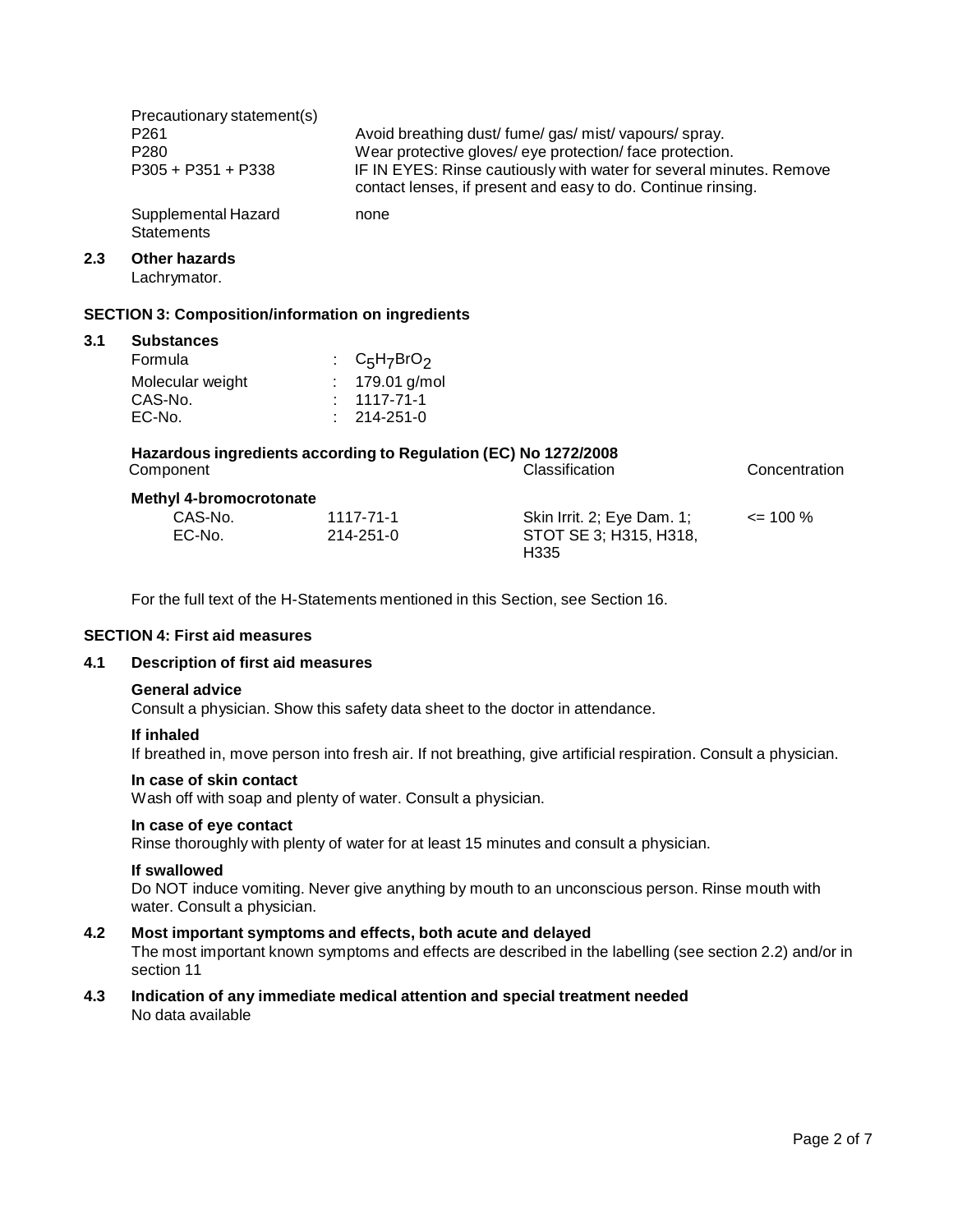# **SECTION 5: Firefighting measures**

# **5.1 Extinguishing media**

# **Suitable extinguishing media**

For small (incipient) fires, use media such as "alcohol" foam, dry chemica of water applied ineffective. Cool all affected containers with flooding

**5.2 Special hazards arising from the substance ormixture** Carbon oxides, Hydrogen bromide gas

#### **5.3 Advice for firefighters** Wear self-contained breathing apparatus for firefighting if necessary.

**5.4 Further information** Use water spray to cool unopened containers.

# **SECTION 6: Accidental release measures**

## **6.1 Personal precautions, protective equipment and emergency procedures**

Use personal protective equipment. Avoid breathing vapours, mist or gas. Ensure adequate ventilation. Remove all sources of ignition. Evacuate personnel to safe areas. Beware of vapours accumulating to form explosive concentrations. Vapours can accumulate in low areas. For personal protection see section 8.

## **6.2 Environmental precautions**

Prevent further leakage or spillage if safe to do so. Do not let product enter drains.

## **6.3 Methods and materials for containment and cleaning up**

Contain spillage, and then collect with an electrically protected vacuum cleaner or by wet-brushing and place in container for disposal according to local regulations (see section 13). Keep in suitable, closed containers for disposal.

**6.4 Reference to other sections** For disposal see section 13.

# **SECTION 7: Handling and storage**

# **7.1 Precautions for safe handling**

Avoid contact with skin and eyes. Avoid inhalation of vapour or mist. Keep away from sources of ignition - No smoking.Take measures to prevent the build up of electrostatic charge. For precautions see section 2.2.

# **7.2 Conditions for safe storage, including any incompatibilities**

Store in cool place. Keep container tightly closed in a dry and well-ventilated place. Containers which are opened must be carefully resealed and kept upright to prevent leakage.

Recommended storage temperature 2 - 8 °C Storage class (TRGS 510): Combustible liquids not in Storage Class 3

# **7.3 Specific end use(s)**

Apart from the uses mentioned in section 1.2 no other specific uses are stipulated

# **SECTION 8: Exposure controls/personal protection**

#### **8.1 Control parameters**

**8.2 Exposure controls**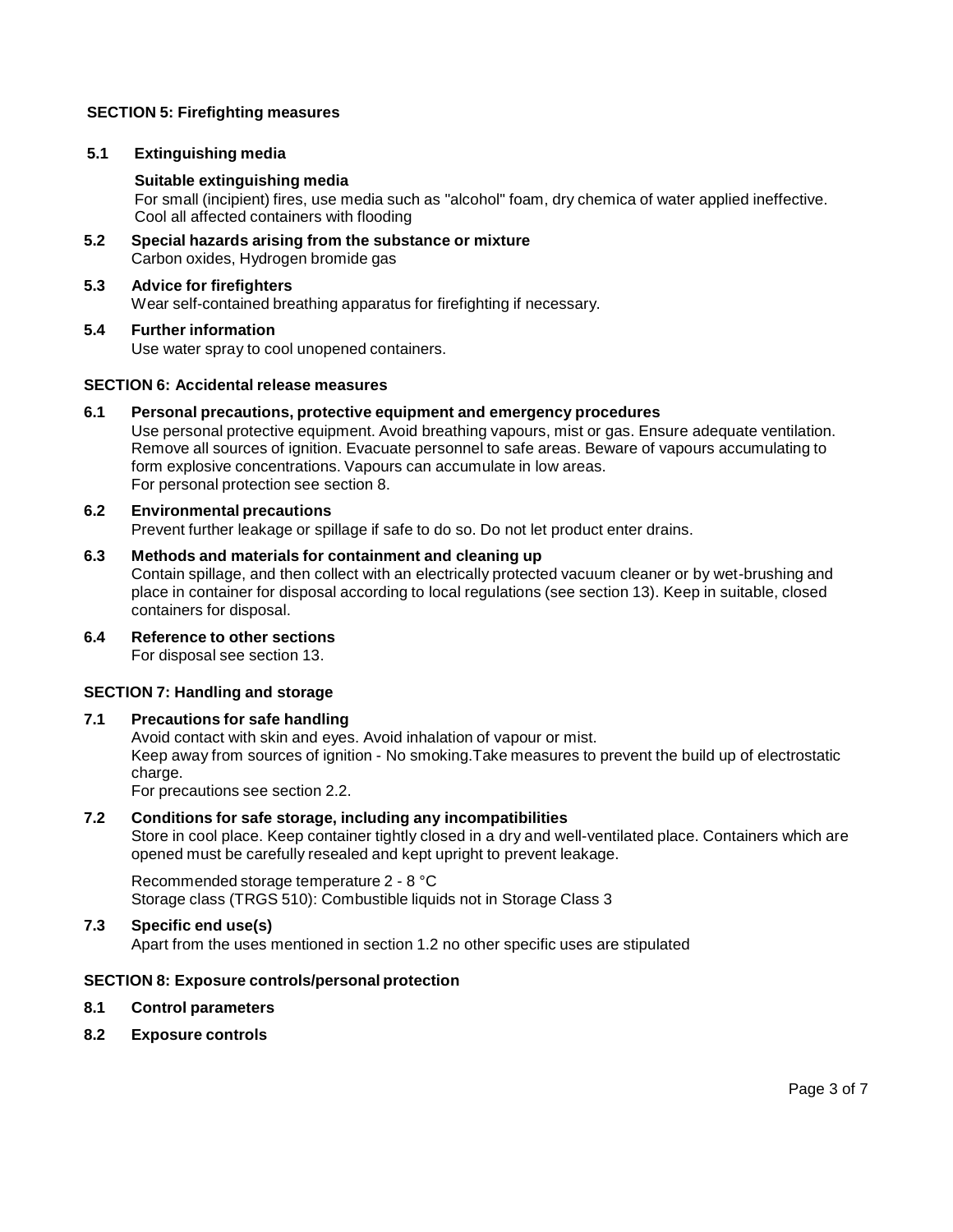# **Appropriate engineering controls**

Handle in accordance with good industrial hygiene and safety practice. Wash hands before breaks and at the end of workday.

## **Personal protective equipment**

## **Eye/face protection**

Tightly fitting safety goggles. Faceshield (8-inch minimum). Use equipment for eye protection tested and approved under appropriate government standards such as NIOSH (US) or EN 166(EU).

## **Skin protection**

Handle with gloves. Gloves must be inspected prior to use. Use proper glove removal technique (without touching glove's outer surface) to avoid skin contact with this product. Dispose of

contaminated gloves after use in accordance with applicable laws and good laboratory practices. Wash and dry hands.

## **Body Protection**

Complete suit protecting against chemicals, The type of protective equipment must be selected according to the concentration and amount of the dangerous substance at the specific workplace.

## **Respiratory protection**

Where risk assessment shows air-purifying respirators are appropriate use (US) or type ABEK (EN 14387) respirator cartridges as a backup to enginee protection, use a full-face supplied air respirator. Use respirators and components tested and approved under appropriate government standards such as NIOSH (US) or CEN (EU).

# **Control of environmental exposure**

Prevent further leakage or spillage if safe to do so. Do not let product enter drains.

# **SECTION 9: Physical and chemical properties**

## **9.1 Information on basic physical and chemical properties**

| a) | Appearance                                         | Form: clear, liquid         |
|----|----------------------------------------------------|-----------------------------|
| b) | Odour                                              | No data available           |
| c) | <b>Odour Threshold</b>                             | No data available           |
| d) | рH                                                 | No data available           |
| e) | Melting point/freezing<br>point                    | No data available           |
| f) | Initial boiling point and<br>boiling range         | 83 - 85 °C at 17 hPa - lit. |
| g) | Flash point                                        | 92 °C - closed cup          |
| h) | Evaporation rate                                   | No data available           |
| i) | Flammability (solid, gas)                          | No data available           |
| j) | Upper/lower<br>flammability or<br>explosive limits | No data available           |
| k) | Vapour pressure                                    | No data available           |
| I) | Vapour density                                     | No data available           |
| m) | Relative density                                   | 1.522 g/cm3 at 25 °C        |
| n) | Water solubility                                   | No data available           |
| O) | Partition coefficient:<br>n- octanol/water         | log Pow: 1.29               |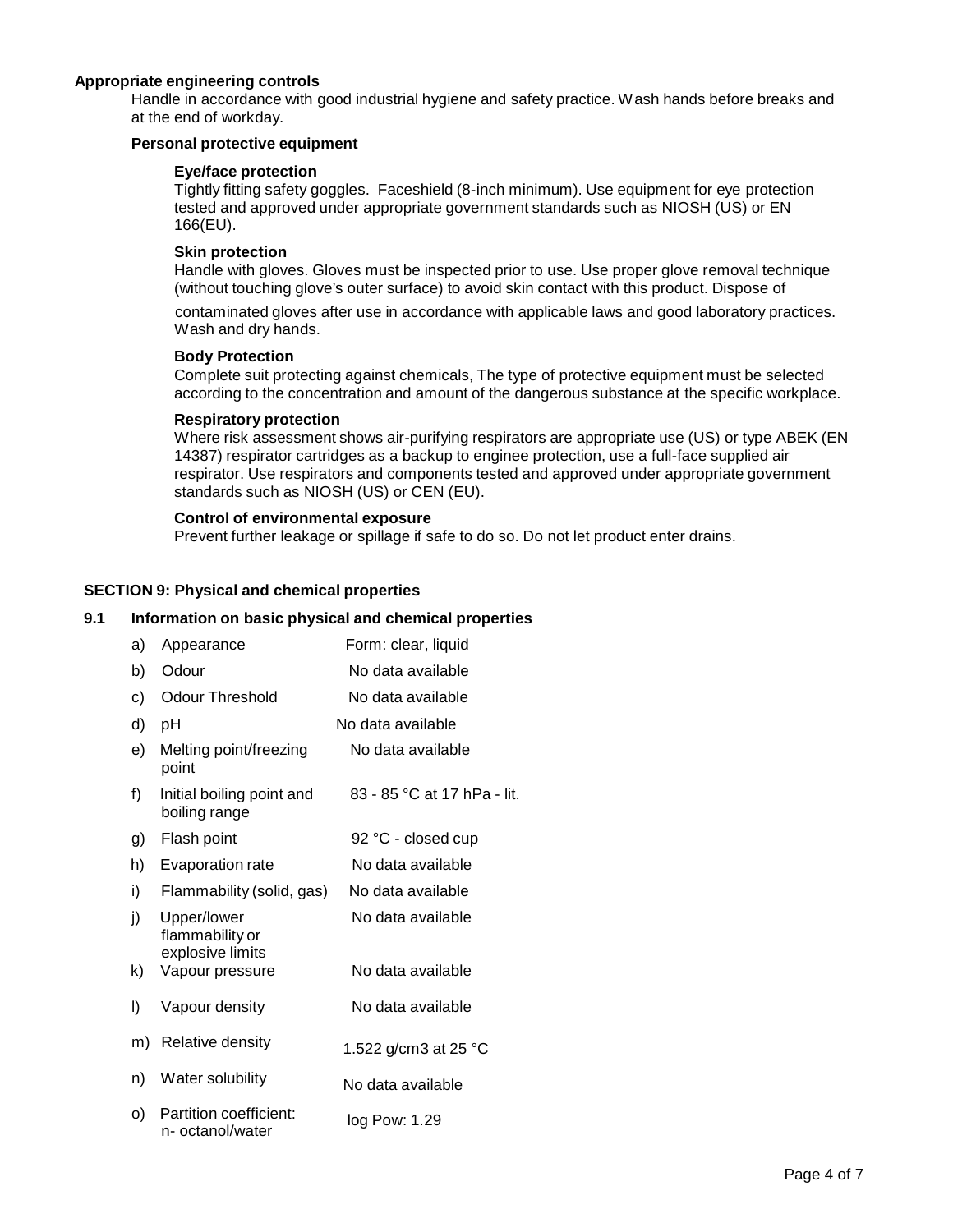- p) Auto-ignition temperature No data available
- q) Decomposition temperature No data available
- r) Viscosity No data available
- s) Explosive properties No data available
- t) Oxidizing properties No data available
- **9.2 Other safety information** No data available

# **SECTION 10: Stability and reactivity**

- **10.1 Reactivity** No data available
- **10.2 Chemical stability** Stable under recommended storage conditions.
- **10.3 Possibility of hazardous reactions** No data available
- **10.4 Conditions to avoid** Heat, flames and sparks.
- **10.5 Incompatible materials** Strong oxidizing agents
- **10.6 Hazardous decomposition products** Hazardous decomposition products formed under fire conditions. - Carbon oxides, Hydrogen bromide gas Other decomposition products - No data available In the event of fire: see section 5

# **SECTION 11: Toxicological information**

# **11.1 Information on toxicological effects**

#### **Acute toxicity**

Inhalation: No data available(Methyl 4-bromocrotonate) LD50 Intravenous - Mouse - 56 mg/kg(Methyl 4-bromocrotonate)

# **Skin corrosion/irritation**

No data available(Methyl 4-bromocrotonate)

# **Serious eye damage/eye irritation**

No data available(Methyl 4-bromocrotonate)

## **Respiratory orskin sensitisation** No data available(Methyl 4-bromocrotonate)

# **Germ cell mutagenicity**

No data available(Methyl 4-bromocrotonate) **Carcinogenicity**

IARC: No component of this product present at levels greater than or equal to 0.1% is identified as probable, possible or confirmed human carcinogen by IARC.

# **Reproductive toxicity**

No data available(Methyl 4-bromocrotonate)

# **Specific target organ toxicity - single exposure**

Inhalation - May cause respiratory irritation.(Methyl 4-bromocrotonate)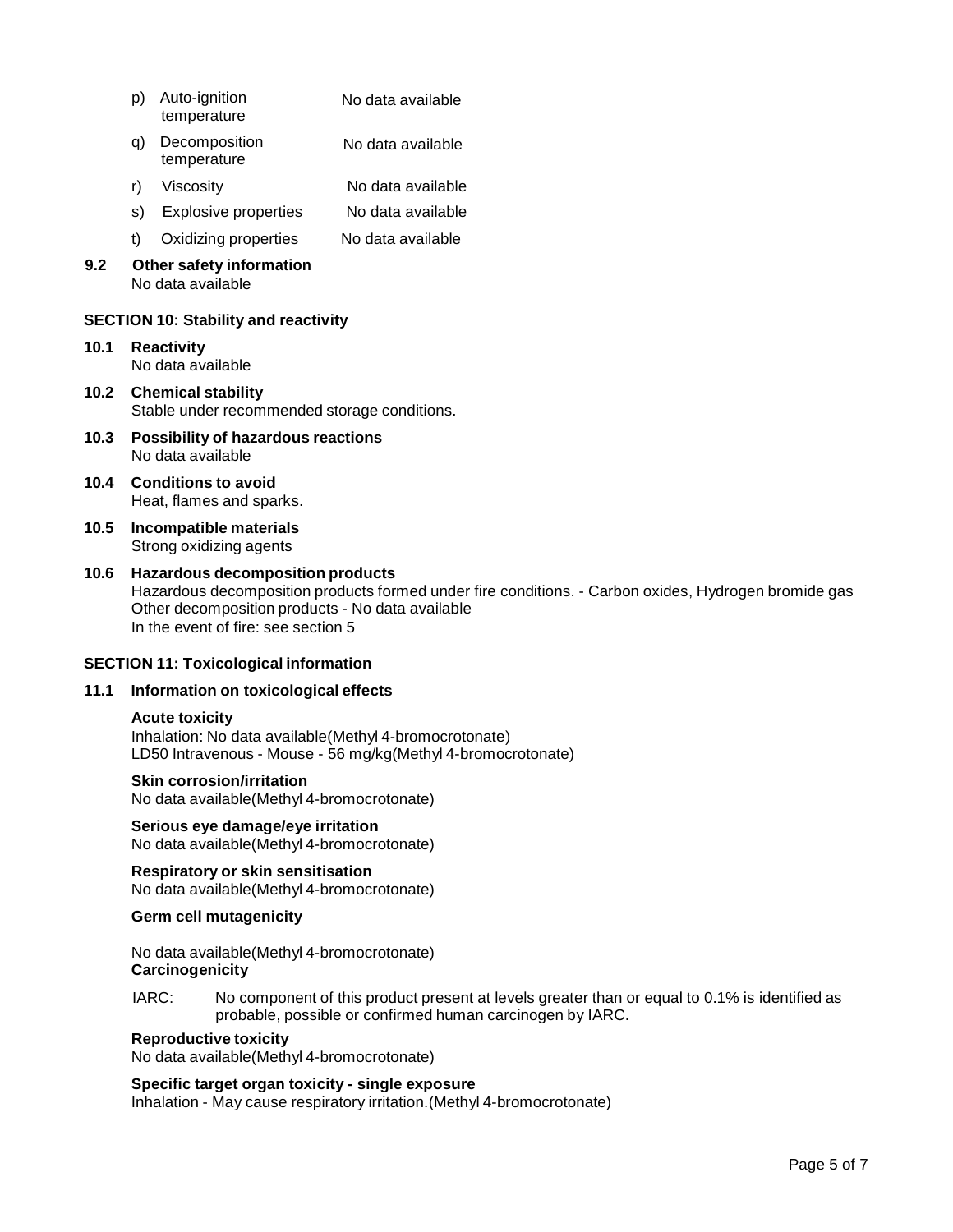## **Specific target organ toxicity - repeated exposure** No data available

## **Aspiration hazard**

No data available(Methyl 4-bromocrotonate)

## **Additional Information**

RTECS: GQ3120000

spasm, inflammation and edema of the larynx, spasm, inflammation and edema of the bronchi, pneumonitis, pulmonary edema, burning sensation, Cough, wheezing, laryngitis, Shortness of breath, Headache, Nausea, Vomiting(Methyl 4-bromocrotonate)

# **SECTION 12: Ecological information**

- **12.1 Toxicity** No data available
- **12.2 Persistence and degradability** No data available
- **12.3 Bioaccumulative potential** No data available
- **12.4 Mobility in soil** No data available(Methyl 4-bromocrotonate)

## **12.5 Results of PBT and vPvB assessment** PBT/vPvB assessment not available as chemical safety assessment not required/not conducted

## **12.6 Other adverse effects**

No data available

#### **SECTION 13: Disposal considerations**

#### **13.1 Waste treatment methods**

#### **Product**

This combustible material may be burned in a chemical incinerator equipped with an afterburner and scrubber. Offer surplus and non-recyclable solutions to a licensed disposal company. Contact a licensed professional waste disposal service to dispose of this material.

## **Contaminated packaging**

Dispose of as unused product.

# **SECTION 14: Transport information**

**14.1 UN number**

ADR/RID: - IMDG: - IATA: 3334

# **14.2 UN proper shipping name**

ADR/RID: Not dangerous goods IMDG: Not dangerous goods IATA: Aviation regulated liquid, n.o.s. (Methyl 4-bromocrotonate) Passenger Aircraft: Not permitted for transport Cargo Aircraft: Not permitted for transport